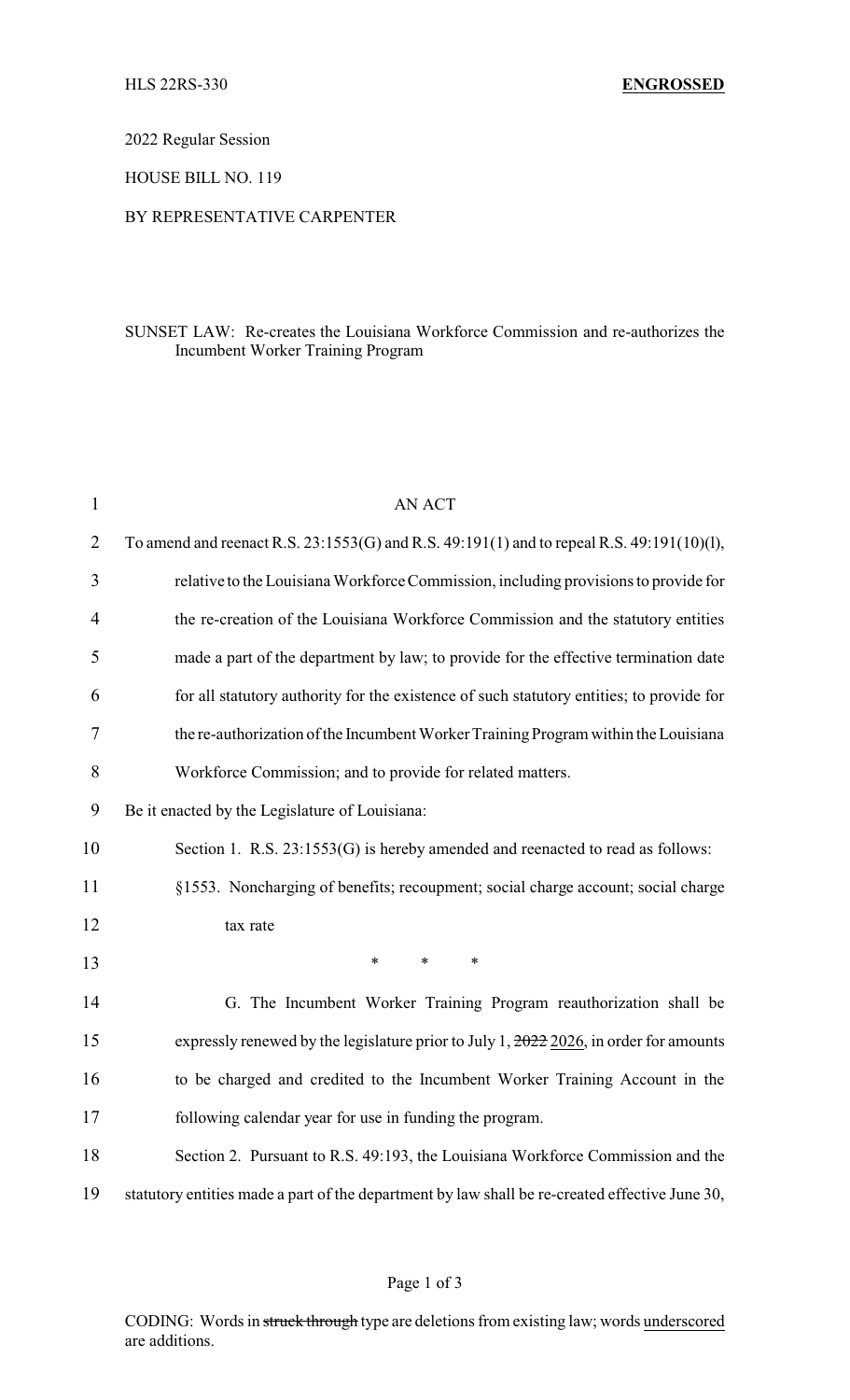| $\mathbf{1}$   | 2022, and all statutory authority therefor is continued in accordance with the provisions of  |  |  |
|----------------|-----------------------------------------------------------------------------------------------|--|--|
| $\overline{2}$ | Part XII of Chapter 1 of Title 49 of the Louisiana Revised Statutes of 1950.                  |  |  |
| 3              | Section 3. All statutory authority for the existence of the Louisiana Workforce               |  |  |
| 4              | Commission and the statutory entities made a part of the department as re-created by Section  |  |  |
| 5              | 2 of this Act shall cease as of July 1, 2027, pursuant to R.S. 49:191. However, the Louisiana |  |  |
| 6              | Workforce Commission may be re-created prior to such date in accordance with the              |  |  |
| 7              | provisions of Part XII of Chapter 1 of Title 49 of the Louisiana Revised Statutes of 1950.    |  |  |
| $8\,$          | Section 4. The provisions of R.S. 49:193 are hereby superseded to the extent that             |  |  |
| 9              | those provisions are in conflict with the provisions of this Act.                             |  |  |
| 10             | Section 5. R.S. 49:191(1) is hereby amended and reenacted to read as follows:                 |  |  |
| 11             | §191. Termination of legislative authority for existence of statutory entities; phase-        |  |  |
| 12             | out period for statutory entities; table of dates                                             |  |  |
| 13             | Notwithstanding any termination dates set by any previous Act of the                          |  |  |
| 14             | legislature, the statutory entities set forth in this Section shall begin to terminate their  |  |  |
| 15             | operations on July first of each of the following years, and all legislative authority        |  |  |
| 16             | for the existence of any statutory entity, as defined in R.S. 49:190, shall cease as of       |  |  |
| 17             | July first of the following year, which shall be the termination date:                        |  |  |
| 18             | (1) July 1, $2006$ 2026:                                                                      |  |  |
| 19             | (a) The Louisiana Workforce Commission and all statutory entities made a                      |  |  |
| 20             | part of the department by law.                                                                |  |  |
| 21             | $\ast$<br>$\ast$<br>$\ast$                                                                    |  |  |
| 22             | Section 6. R.S. 49:191(10)(l) is hereby repealed in its entirety.                             |  |  |
| 23             | Section 7. This Act shall become effective on June 30, 2022; if vetoed by the                 |  |  |
| 24             | governor and subsequently approved by the legislature, this Act shall become effective on     |  |  |
| 25             | June 30, 2022, or on the day following such approval by the legislature, whichever is later.  |  |  |

# Page 2 of 3